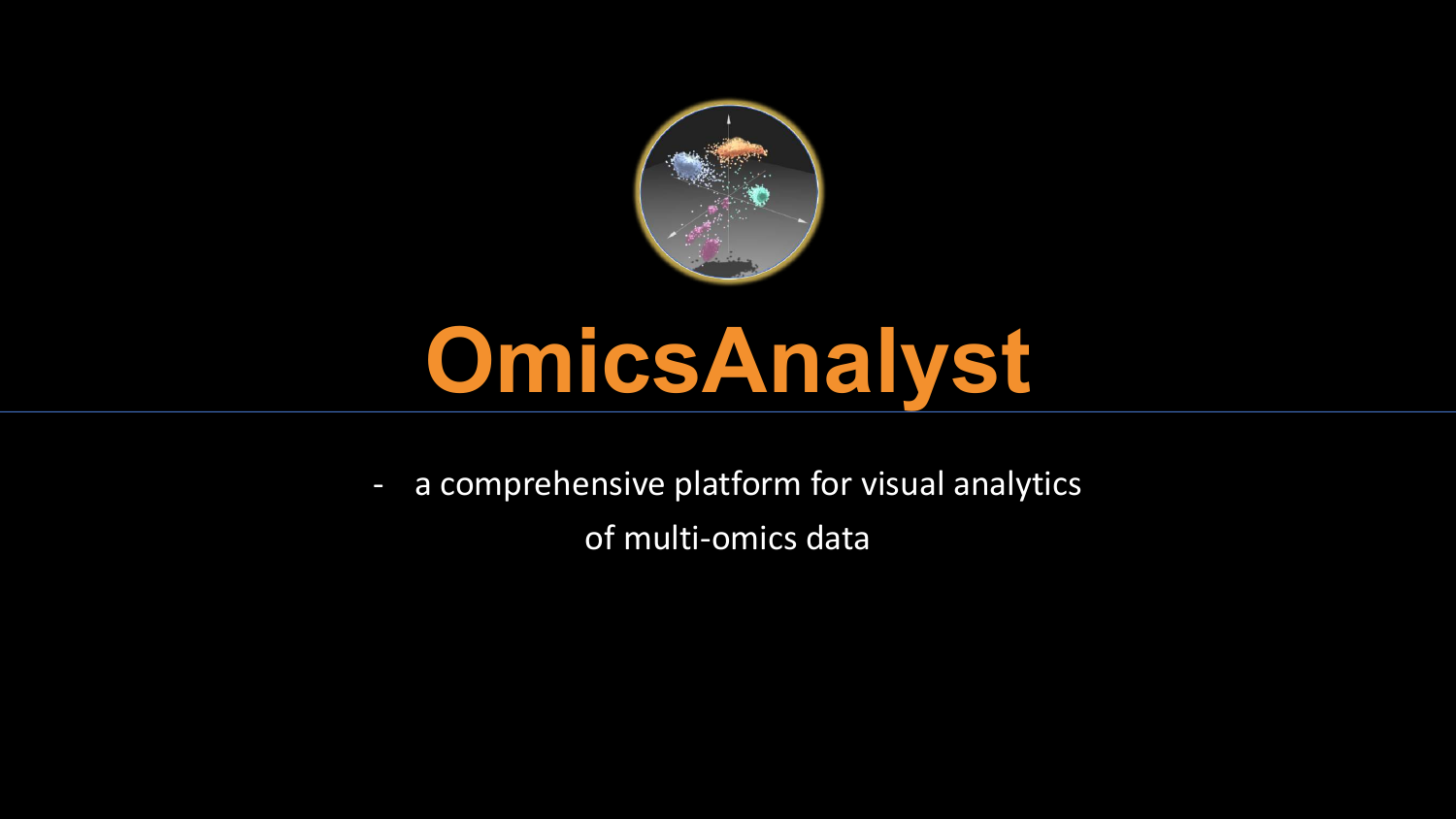#### Multi-omics integration

- Disease subtyping, patient stratification and classification based on multi-omics signatures
- Biomarker prediction for diagnostics and identifying driver features for diseases
- Gain insights into disease biology through understanding interplay of molecules



Y, Katsuyuki, et al. Trends in biotechnology, 2016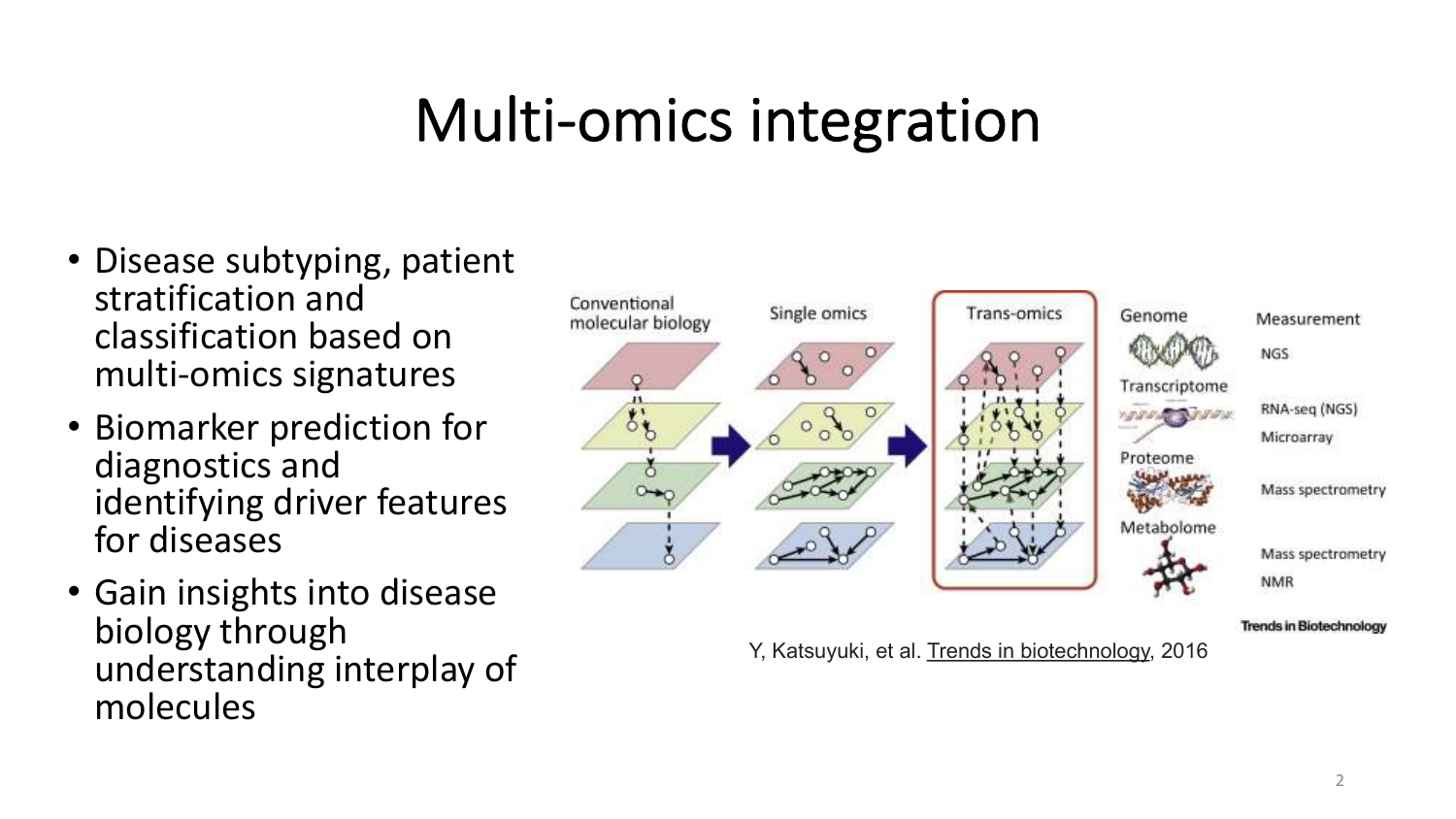#### Integration strategies

- Knowledge-driven:
	- Perform differential analysis separately on each 'omics dataset
	- Integrate lists of significant features using existing knowledge (typical pathway libraries)
	- Disadvantage: limits novel discovery because integration is constrained to relationships within the knowledge base
- Data-driven:
	- Use multi-variate statistical approaches to directly integrate and find relationships between multiple 'omics datasets
	- Less biased and more systematic
	- Disadvantage: methods are more difficult to implement and results are harder to visualize and interpret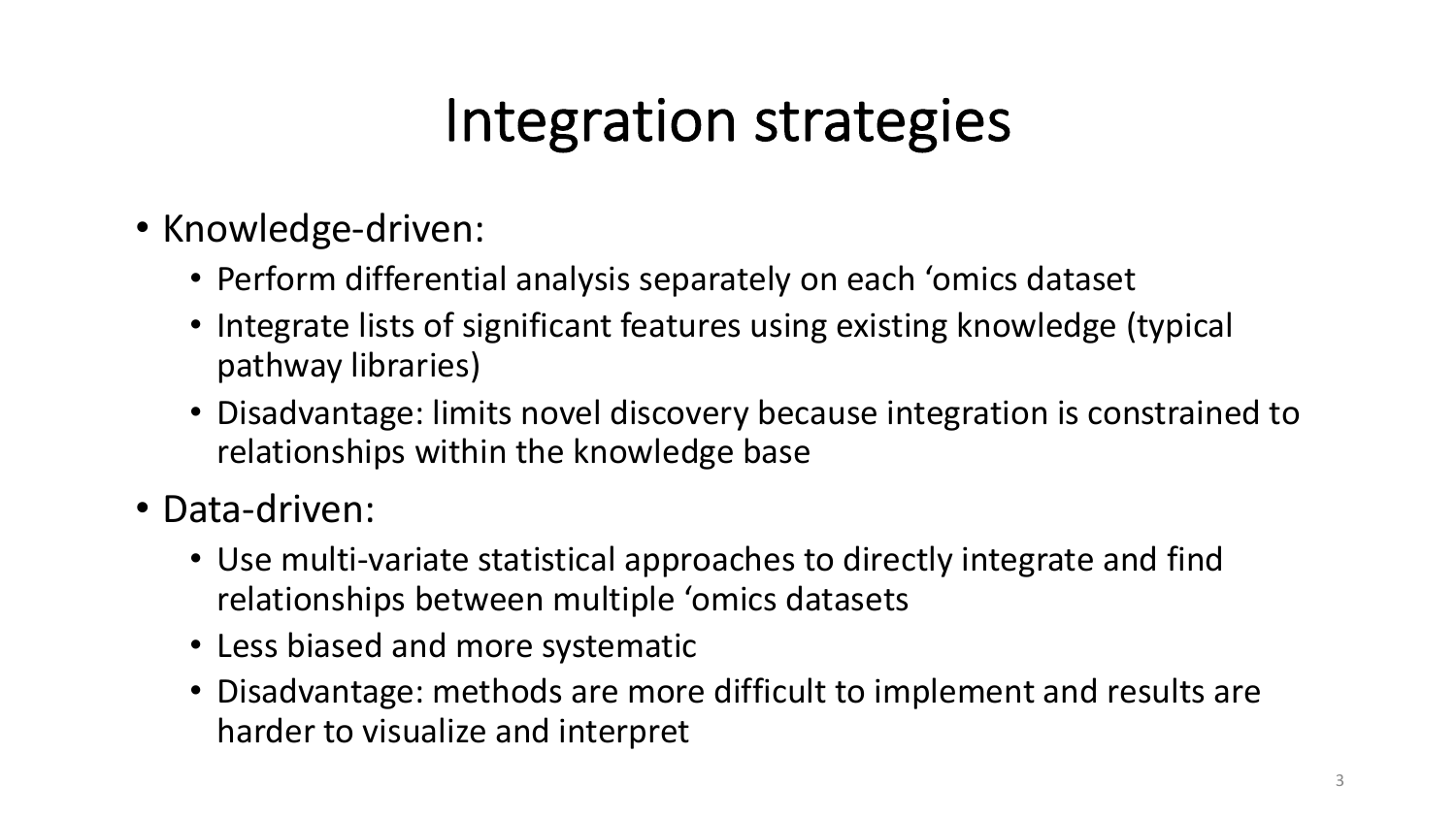### Existing web-based tools

#### **Existing tools are largely knowledge-driven:**

- **3Omics**: Correlation and co-expression analysis coupled with functional enrichment and pathway analysis
- **Paintomics**: Mapping to KEGG pathways coupled with visualization and functional enrichment
- **OmicsNet**: Mapping to molecular interactions for 3D network visual analytics coupled with functional enrichment analysis
- **GeneTrail2**: Multiple-omics integration coupled with enrichment analysis and identification of dysregulated subnetwork







**PaintOmics**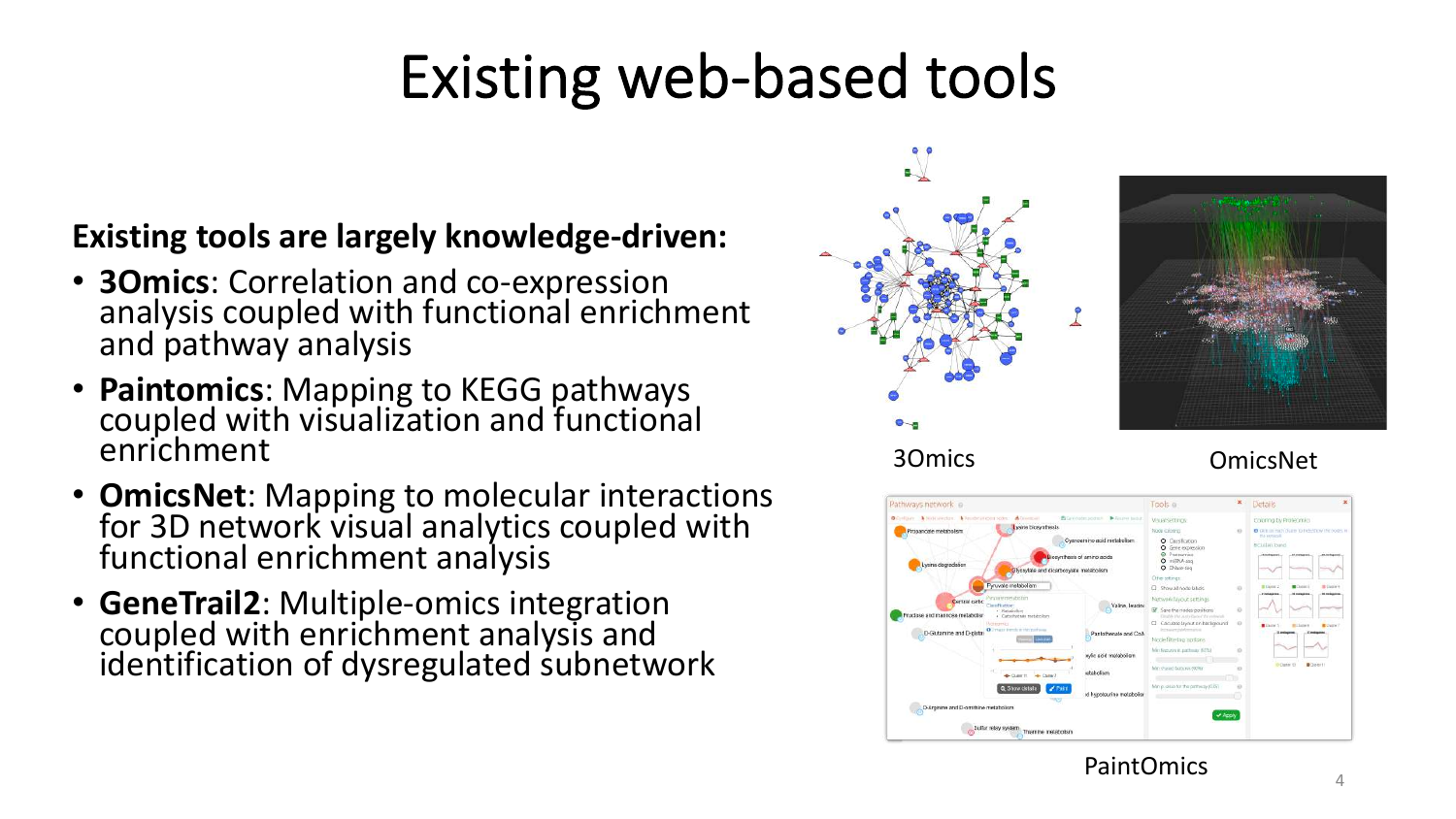# Overview

• Gap:

o Existing tools for data-driven multi-omics integration are standalone and require programming knowledge

- $\circ$  Difficult to visualize and interpret results from multivariate methods
- Goal:
	- o Provide an intuitive platform for performing multi-omics integration and visualization in a data-driven and unbiased manner
		- Input: 'omics abundance tables and associated meta-data
		- Support transcriptomics, proteomics, metabolomics, microbiomics, and miRNA data.
- Approach:

o Couple multivariate and univariate statistical analysis with visual analytics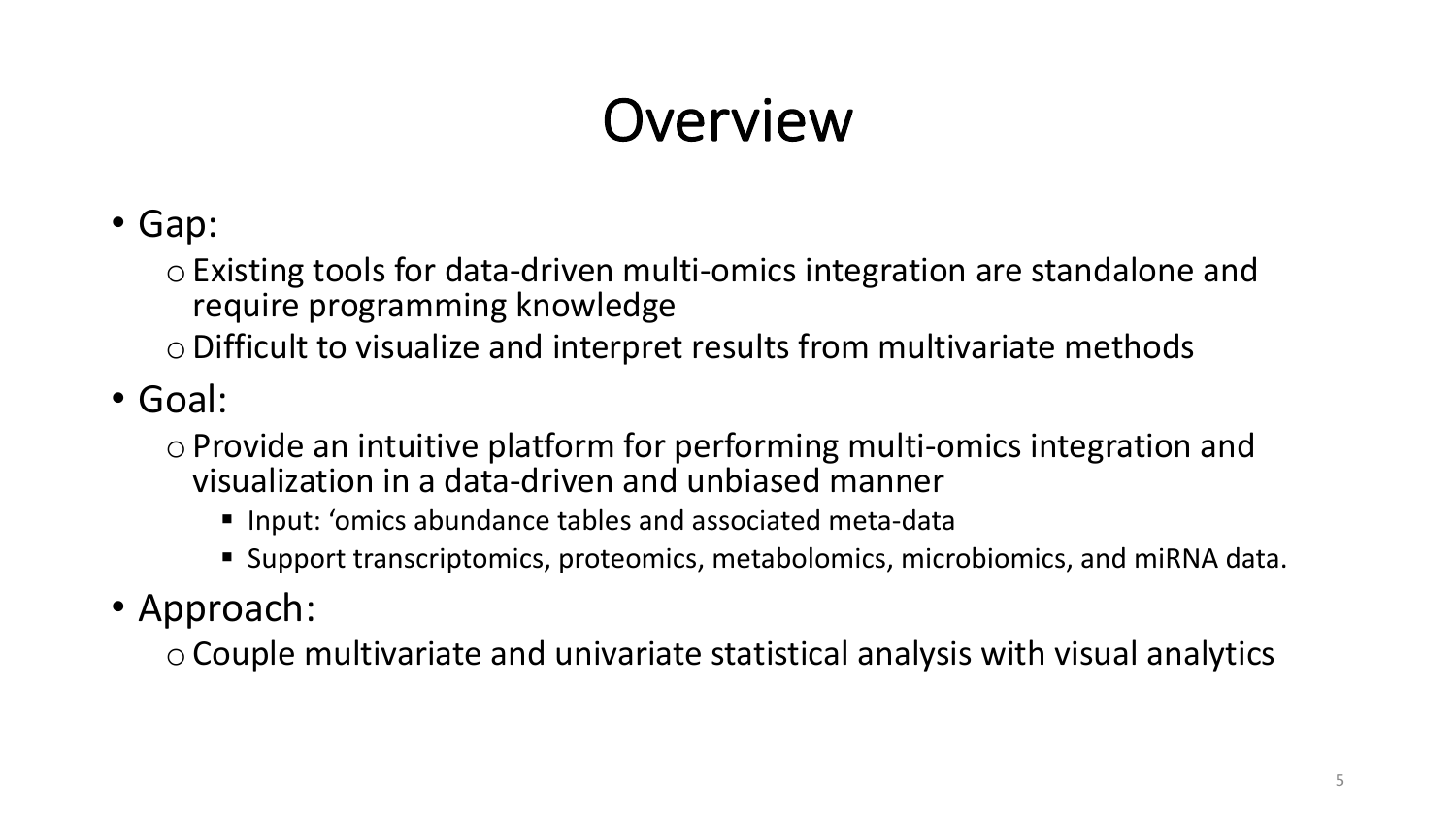## Projected applications

- Explore inherent **trends** and **patterns** in multi-omics data and whether samples cluster according to biological condition
	- Heatmap viewer, 3D scatterplot
- Identify **correlated** features between two datasets
	- PLS, DIABLO, CPCA, MCIA, univariate, and partial correlation networks
- Identify potential **biomarker** features
	- DIABLO, differential analysis, dimension reduction loading scores
- Identify multi-view **sample clusters** from multiple 'omics data o SNF, Spectrum, and Perturbation methods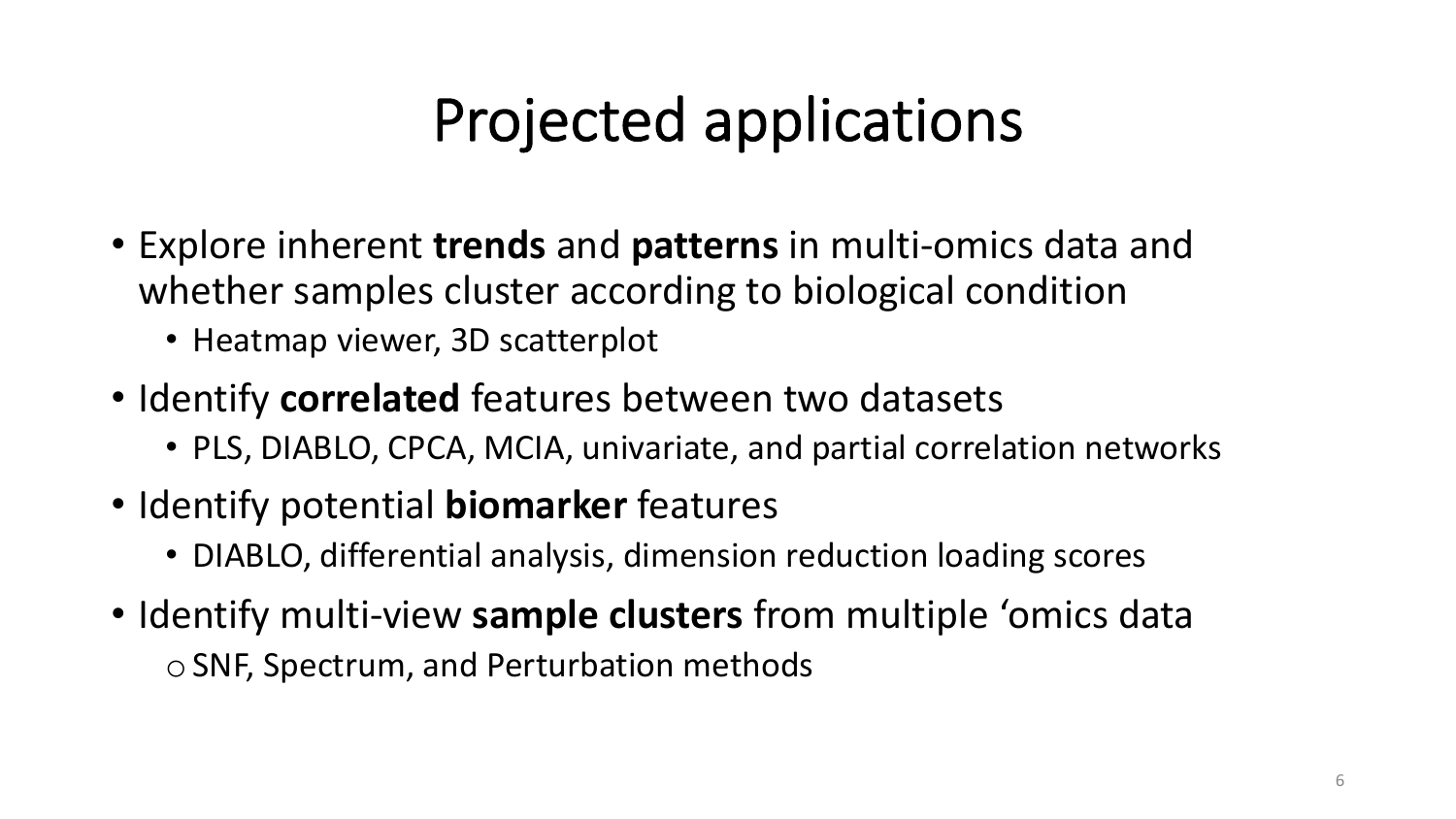#### General workflow

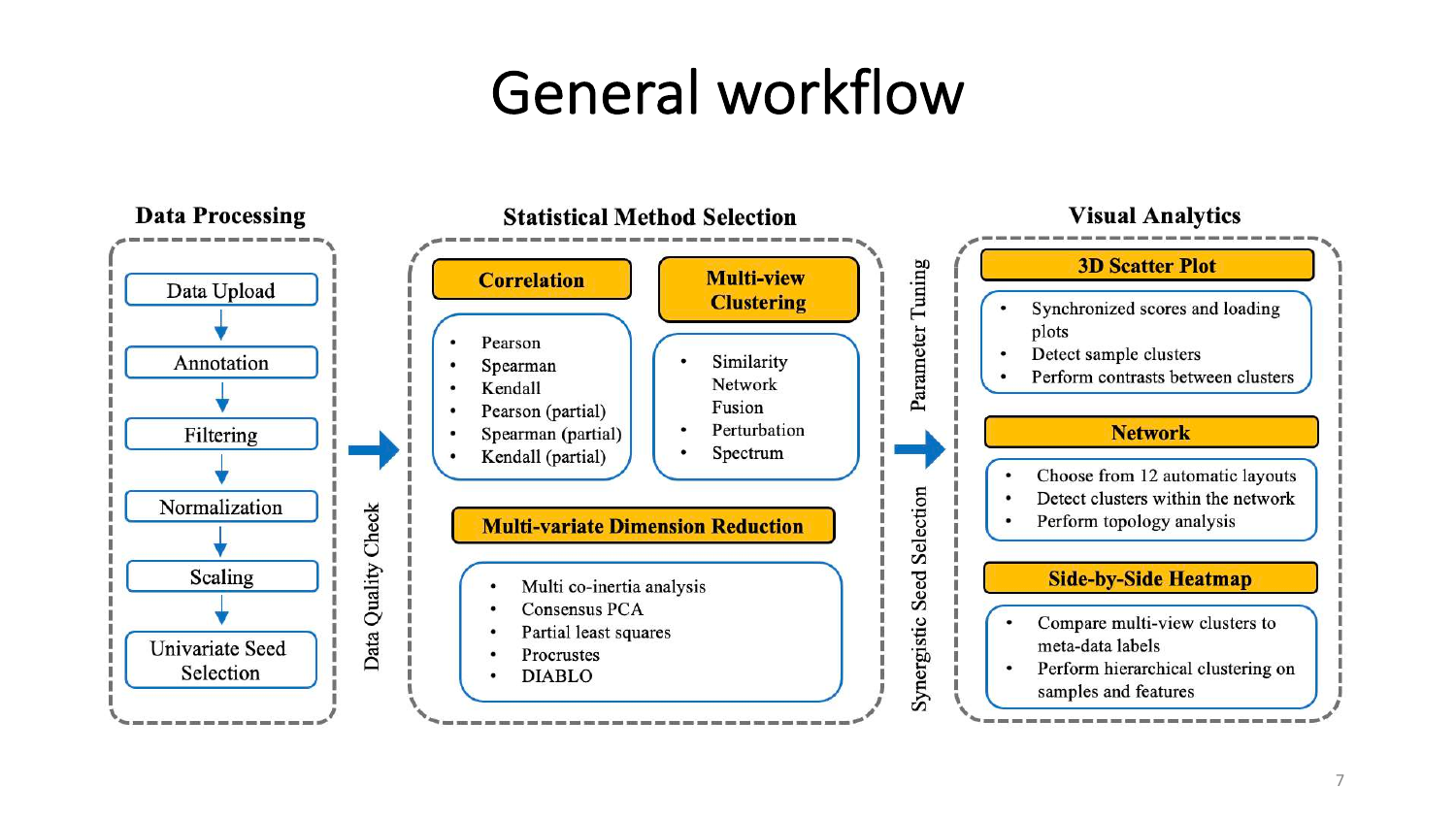#### Requirements

- Modern browser supporting WebGL.
- Ensure that WebGL is enabled in your browser!
	- $\circ$  Go to this page https://get.webgl.org/ to verify your browser supports WebGL.
	- o Refer to the FAQs for instructions on how to enable WebGL.
- For the best performance and visualization, use the latest version of Google Chrome.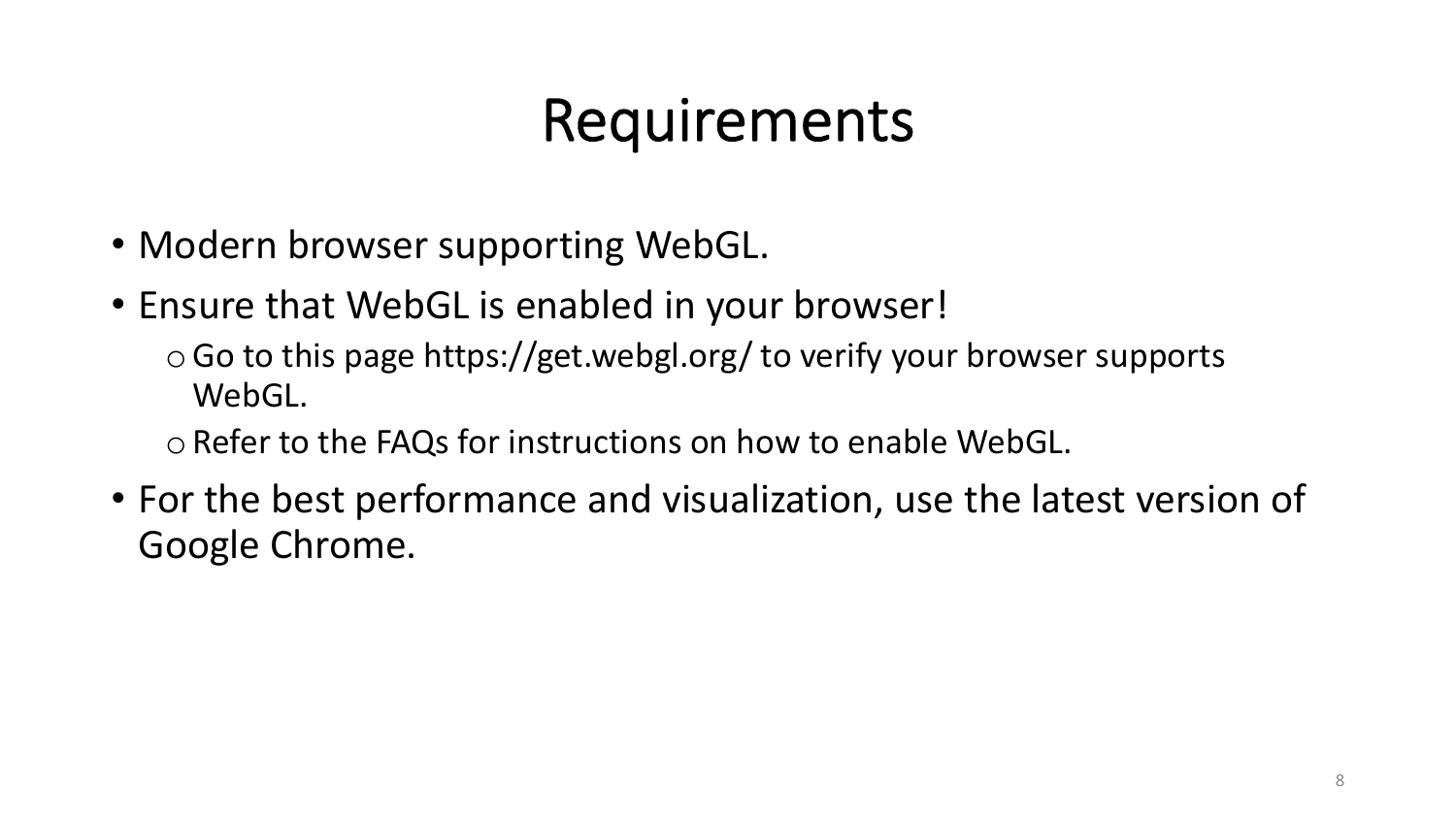#### Multi-variate dimension reduction

- OmicsAnalyst supports several well-established algorithms for integrating multiple-omics data
	- o Dimensionality reduction to visualize hidden patterns and clusters
	- o Identify sets of features that maximize correlation between omics datasets
- Both supervised and unsupervised methods
	- o **Supervised**: DIABLO
	- o **Unsupervised**: PLS, MCIA, CPCA
- oVisualize overall sample and feature space using synchronized 3D scatter plot
- oVisualize correlation structure of top dimensions using network viewer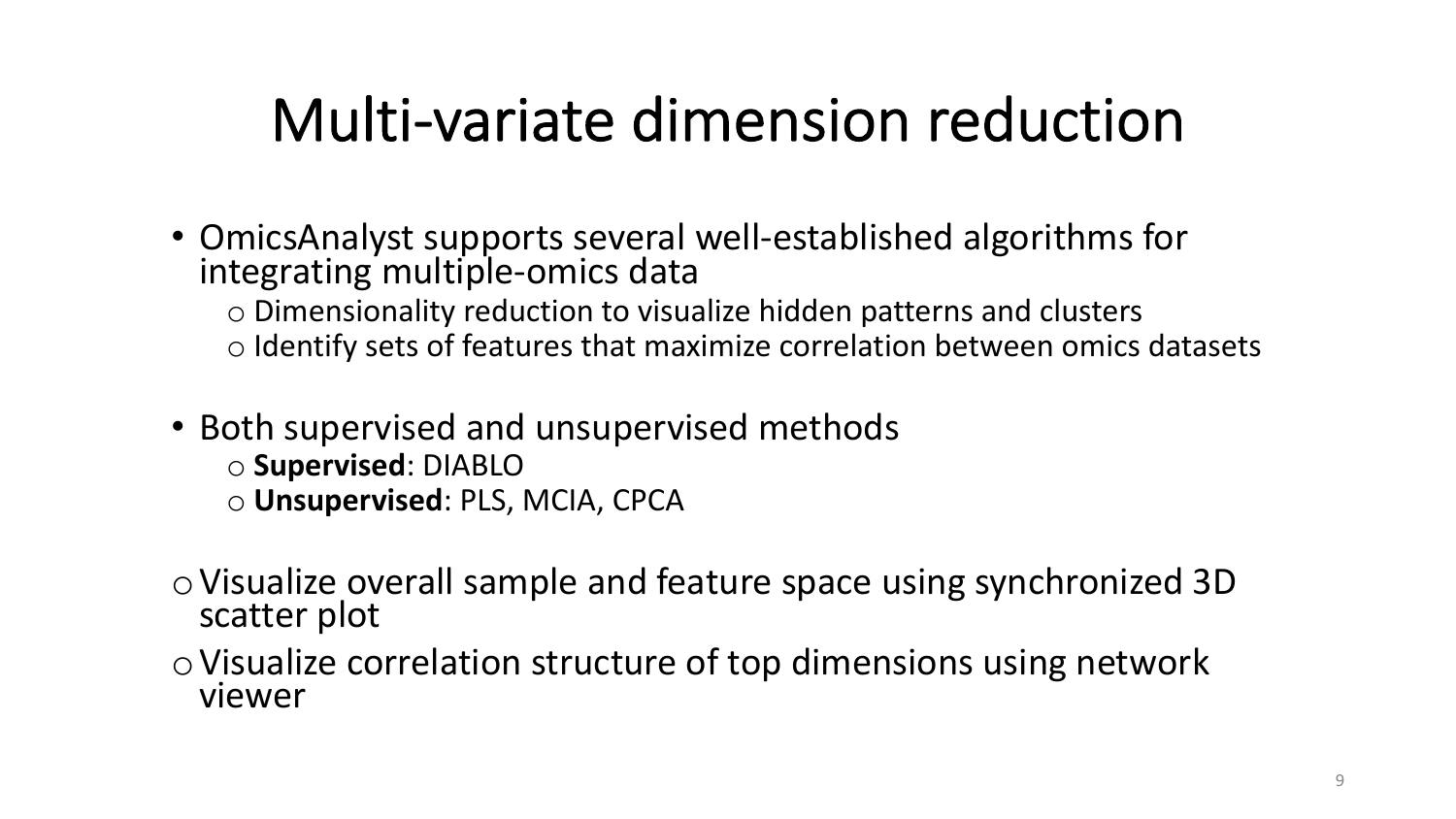#### Synchronized 3D scatterplot



**Sample space** (score plot) to identify global patterns and clusterings

**Feature space** (loadings plot) to enable targeted analytics of

important features



**Joint space** coupled with synchronized score and loadings plot to identify features driving sample separation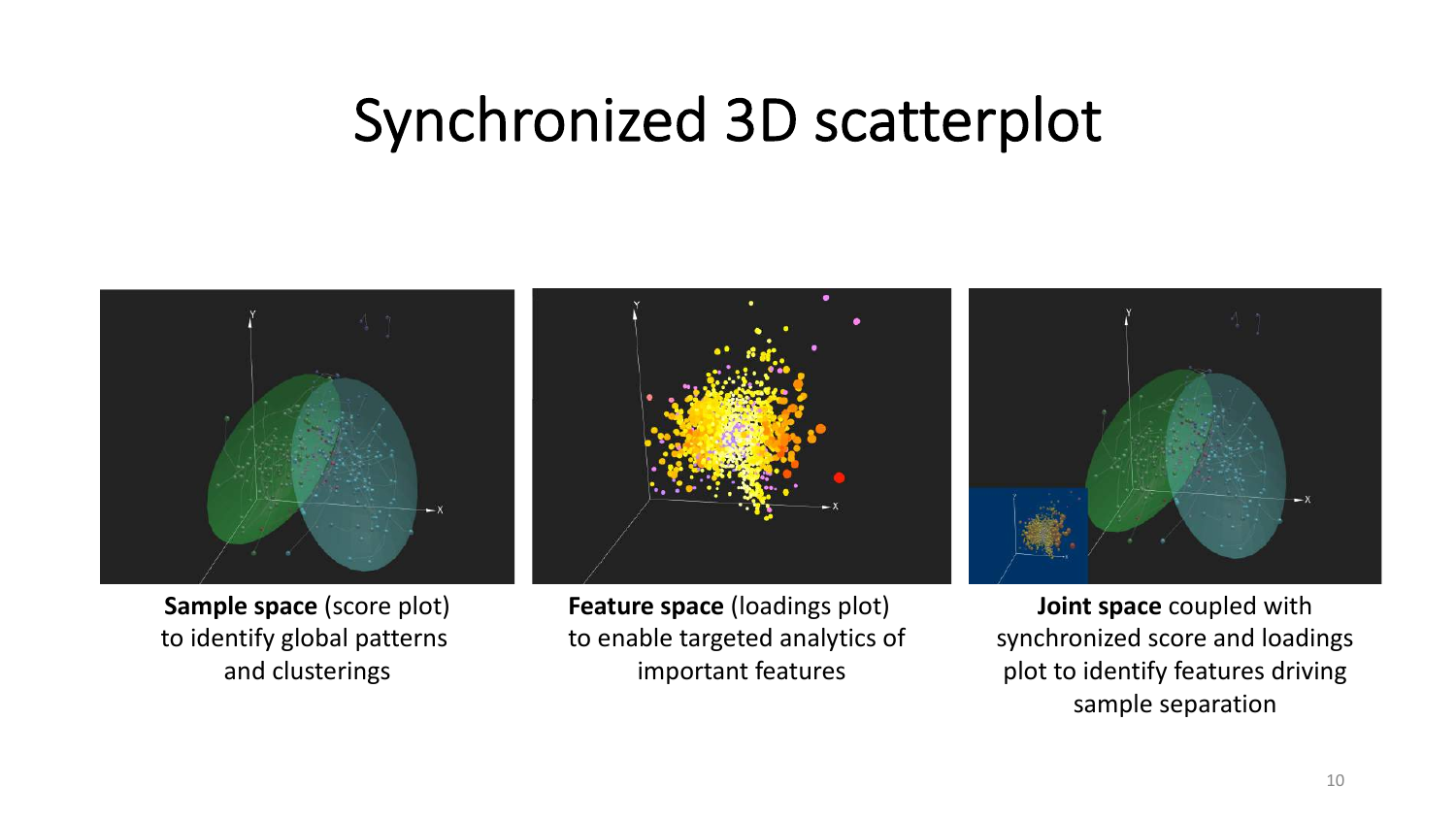#### Targeted analysis

- Flexible comparison tests to identify differentially abundant features between different experimental groups and clusters.
	- Kruskall-Wallis, Student T-test, ANOVA, Limma, EdgeR

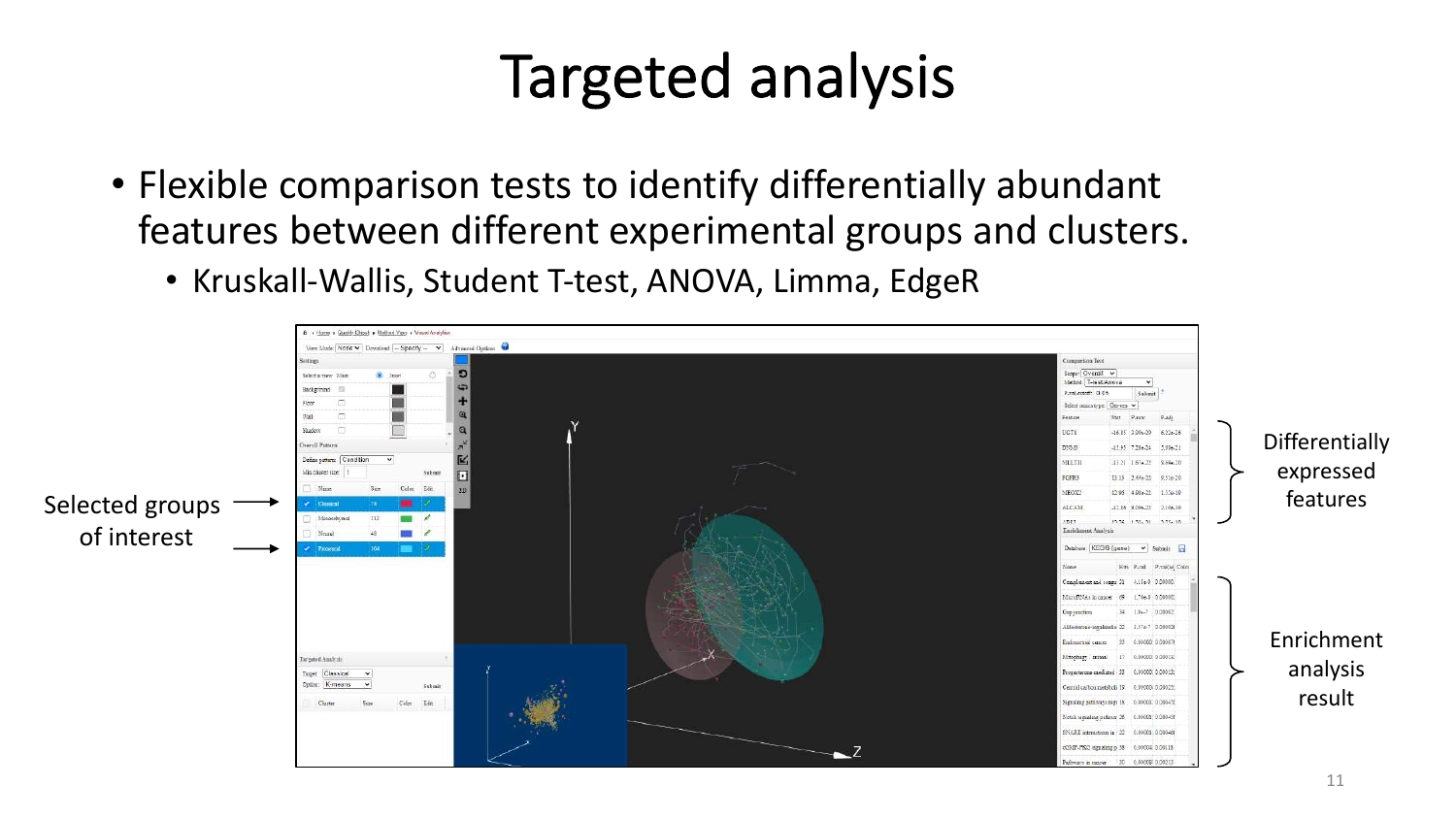#### Multi-view clustering and heatmap

- Multi-view clustering groups samples using multiple data "views" of the data, for example multiple 'omics datasets
- Combine detected sample clusters with flexible hierarchical clustering in side-by-side heatmaps
- Visually identify discrete clusters and patterns that would be difficult to find using statistics alone

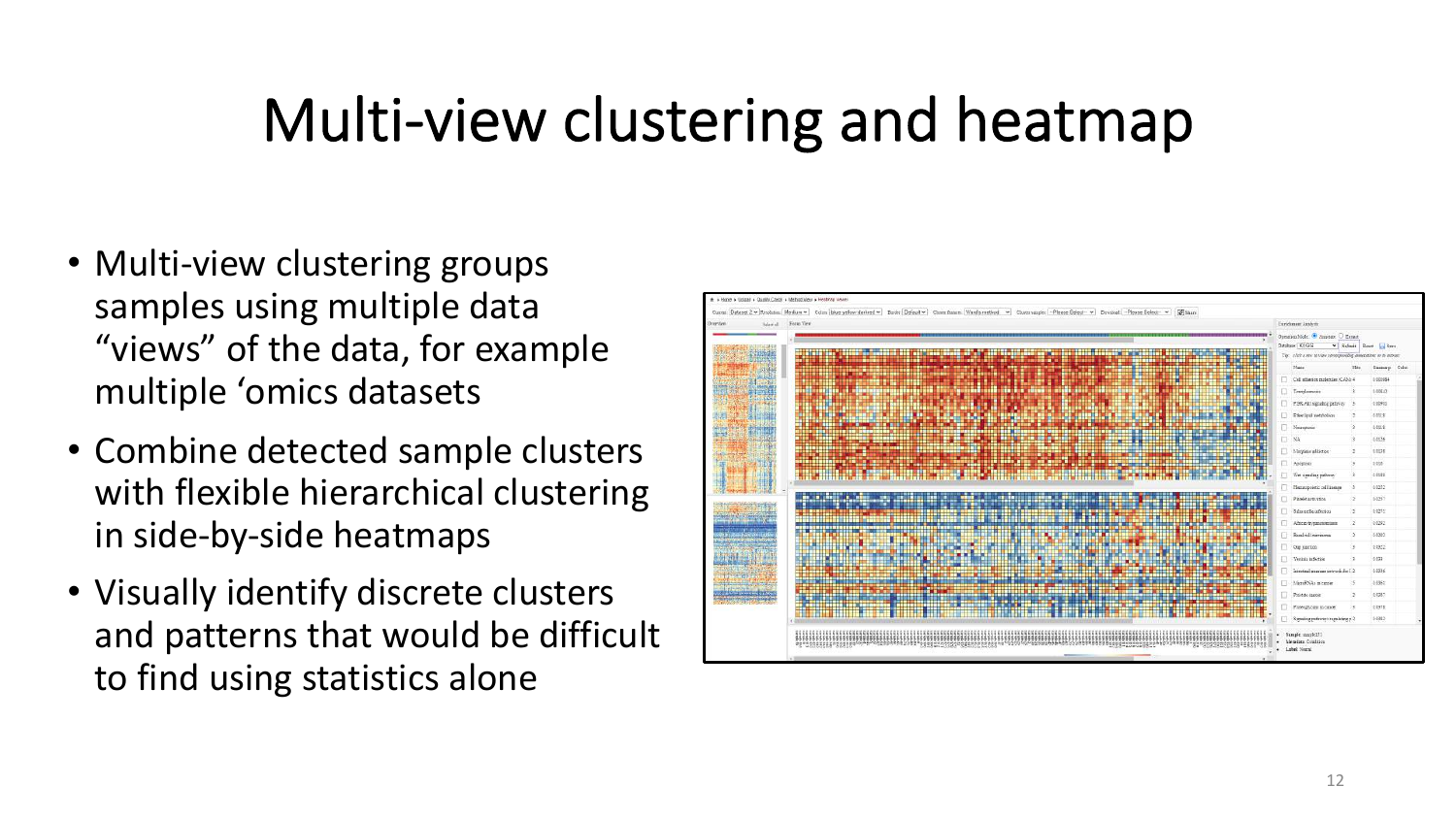#### Correlation network

- Start with seeds selected using multi-variate or univariate methods
- Well-established univariate and multi-variate (partial) correlation methods to identify pairs of highly related features across omics layers
	- **Parametric**: Pearson
	- **Non-parametric**: Spearman, Kendall
- Visualize the most significant connections using the network



viewer<br>Correlation network displayed using concentric<br>circle layout